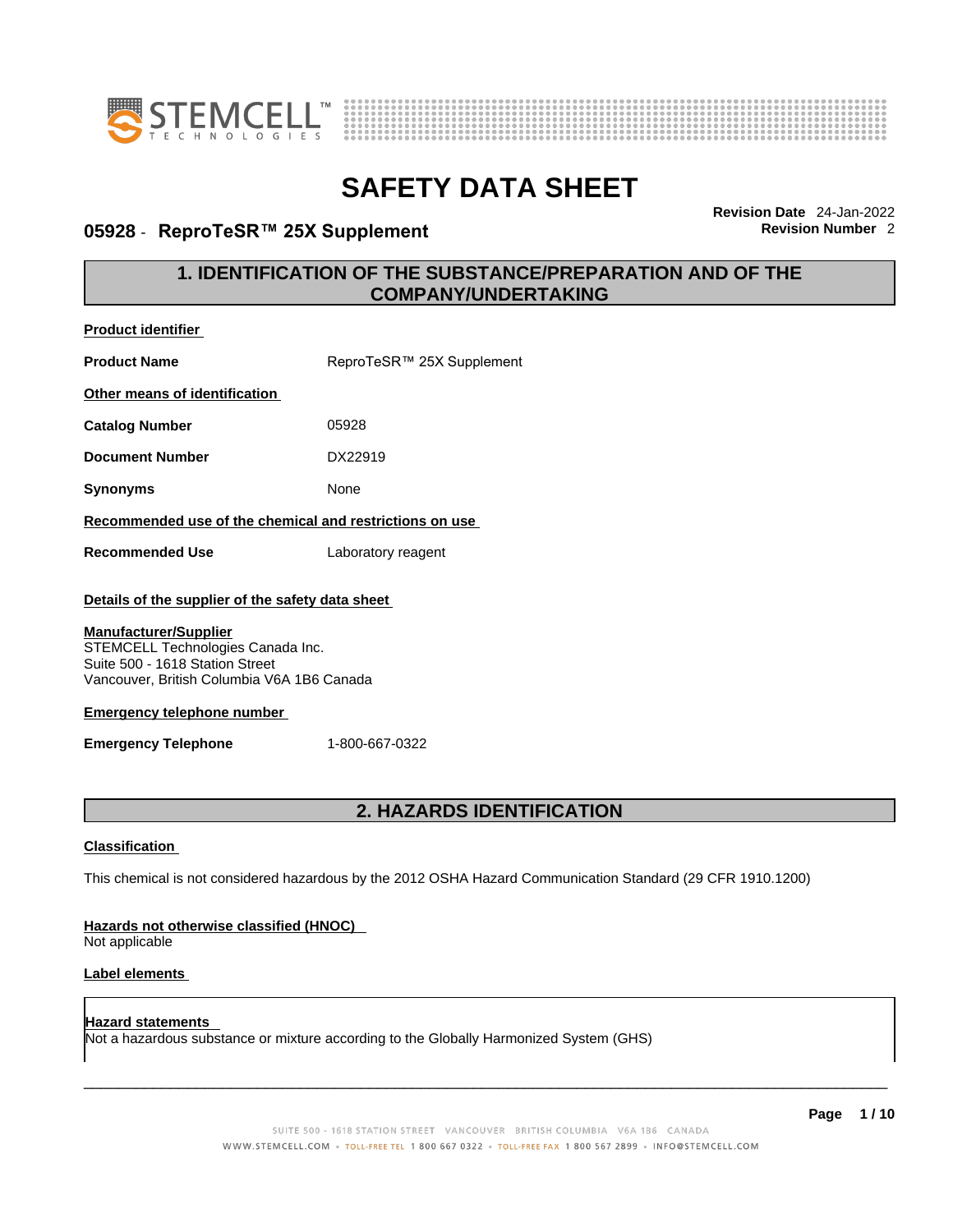



## \_\_\_\_\_\_\_\_\_\_\_\_\_\_\_\_\_\_\_\_\_\_\_\_\_\_\_\_\_\_\_\_\_\_\_\_\_\_\_\_\_\_\_\_\_\_\_\_\_\_\_\_\_\_\_\_\_\_\_\_\_\_\_\_\_\_\_\_\_\_\_\_\_\_\_\_\_\_\_\_\_\_\_\_\_\_\_\_\_\_\_\_\_ **Revision Date** 24-Jan-2022 **05928** - **ReproTeSR™ 25X Supplement Revision Number** 2

The product contains no substances which at their given concentration, are considered to be hazardous to health.

**Appearance Clear <b>Physical state** Liquid

**Odor** No data available

**Other Information**  Not applicable

**Unknown acute toxicity 1.50213** % of the mixture consists of ingredient(s) of unknown toxicity

7.50213 % of the mixture consists of ingredient(s) of unknown acute oral toxicity

7.50213 % of the mixture consists of ingredient(s) of unknown acute dermal toxicity

7.50213 % of the mixture consists of ingredient(s) of unknown acute inhalation toxicity (gas)

7.50213 % of the mixture consists of ingredient(s) of unknown acute inhalation toxicity (vapor)

7.50213 % of the mixture consists of ingredient(s) of unknown acute inhalation toxicity (dust/mist)

### **3. COMPOSITION/INFORMATION ON INGREDIENTS**

### **Substance**

Not applicable.

### **Mixture**

Not a hazardous substance or mixture according to the Globally Harmonized System (GHS)

\*The exact percentage (concentration) of composition has been withheld as a trade secret.

### **4. FIRST AID MEASURES**

### **Description of first aid measures**

| <b>Inhalation</b>   | Remove to fresh air.                                                                                                    |
|---------------------|-------------------------------------------------------------------------------------------------------------------------|
| Eye contact         | Rinse thoroughly with plenty of water for at least 15 minutes, lifting lower and upper eyelids.<br>Consult a physician. |
| <b>Skin contact</b> | Wash skin with soap and water.                                                                                          |
| Ingestion           | Clean mouth with water and drink afterwards plenty of water.                                                            |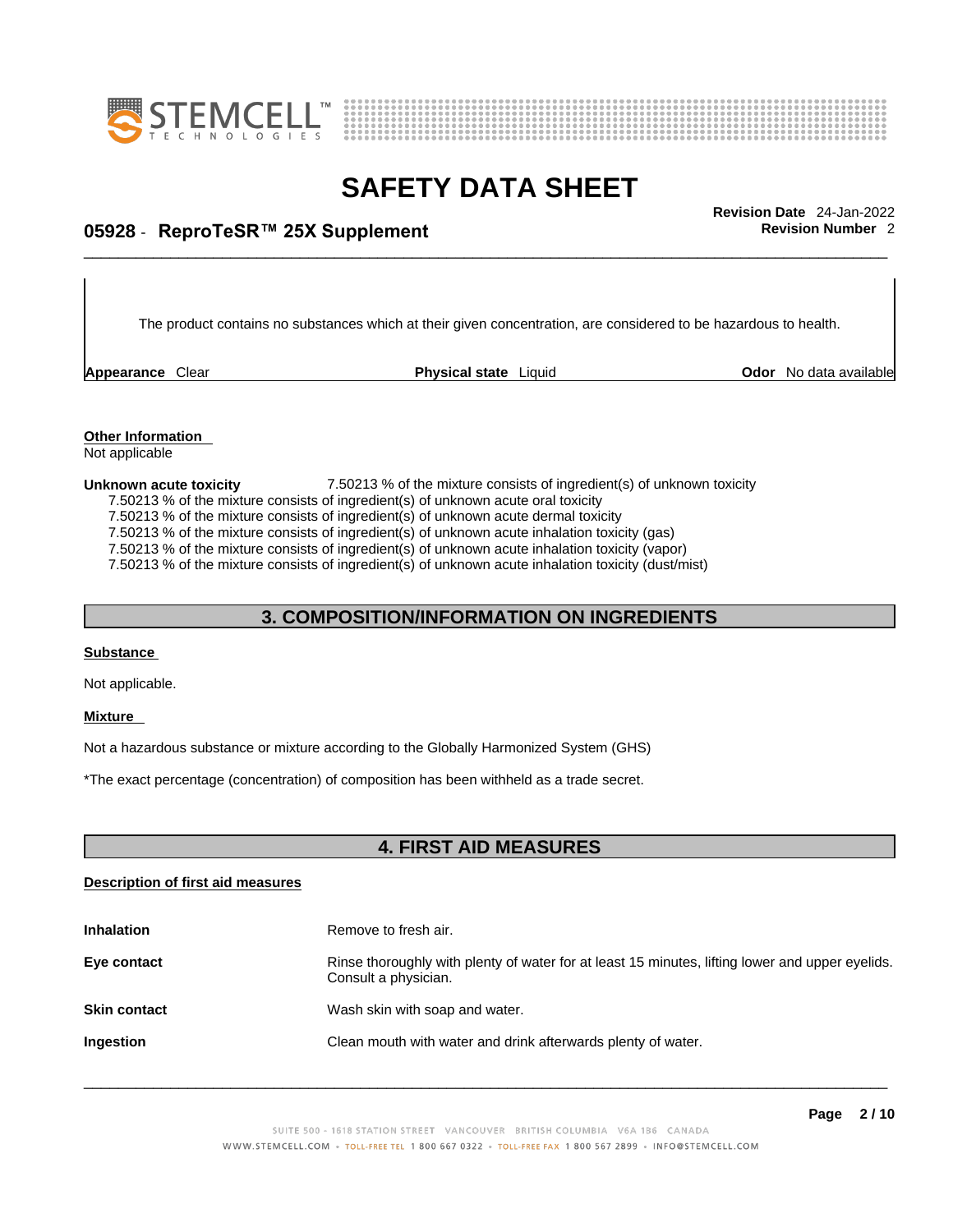



## \_\_\_\_\_\_\_\_\_\_\_\_\_\_\_\_\_\_\_\_\_\_\_\_\_\_\_\_\_\_\_\_\_\_\_\_\_\_\_\_\_\_\_\_\_\_\_\_\_\_\_\_\_\_\_\_\_\_\_\_\_\_\_\_\_\_\_\_\_\_\_\_\_\_\_\_\_\_\_\_\_\_\_\_\_\_\_\_\_\_\_\_\_ **Revision Date** 24-Jan-2022 **05928** - **ReproTeSR™ 25X Supplement Revision Number** 2

| Most important symptoms and effects, both acute and delayed                                                      |                                                                                                                                       |
|------------------------------------------------------------------------------------------------------------------|---------------------------------------------------------------------------------------------------------------------------------------|
| <b>Symptoms</b>                                                                                                  | No information available.                                                                                                             |
|                                                                                                                  | Indication of any immediate medical attention and special treatment needed                                                            |
| Note to physicians                                                                                               | Treat symptomatically.                                                                                                                |
|                                                                                                                  |                                                                                                                                       |
|                                                                                                                  | <b>5. FIRE-FIGHTING MEASURES</b>                                                                                                      |
| <b>Suitable Extinguishing Media</b>                                                                              | Use extinguishing measures that are appropriate to local circumstances and the<br>surrounding environment.                            |
| Unsuitable extinguishing media                                                                                   | CAUTION: Use of water spray when fighting fire may be inefficient.                                                                    |
| Specific hazards arising from the<br>chemical                                                                    | No information available.                                                                                                             |
| <b>Explosion data</b><br><b>Sensitivity to Mechanical Impact None.</b><br><b>Sensitivity to Static Discharge</b> | None.                                                                                                                                 |
| Special protective equipment for<br>fire-fighters                                                                | Firefighters should wear self-contained breathing apparatus and full firefighting turnout<br>gear. Use personal protection equipment. |

### **6. ACCIDENTAL RELEASE MEASURES**

### **Personal precautions, protective equipment and emergency procedures**

| <b>Personal precautions</b>                          | Ensure adequate ventilation.                                                         |
|------------------------------------------------------|--------------------------------------------------------------------------------------|
| <b>Environmental precautions</b>                     |                                                                                      |
| <b>Environmental precautions</b>                     | See Section 12 for additional Ecological Information.                                |
| Methods and material for containment and cleaning up |                                                                                      |
| <b>Methods for containment</b>                       | Prevent further leakage or spillage if safe to do so.                                |
| Methods for cleaning up                              | Pick up and transfer to properly labeled containers.                                 |
| Prevention of secondary hazards                      | Clean contaminated objects and areas thoroughly observing environmental regulations. |
|                                                      |                                                                                      |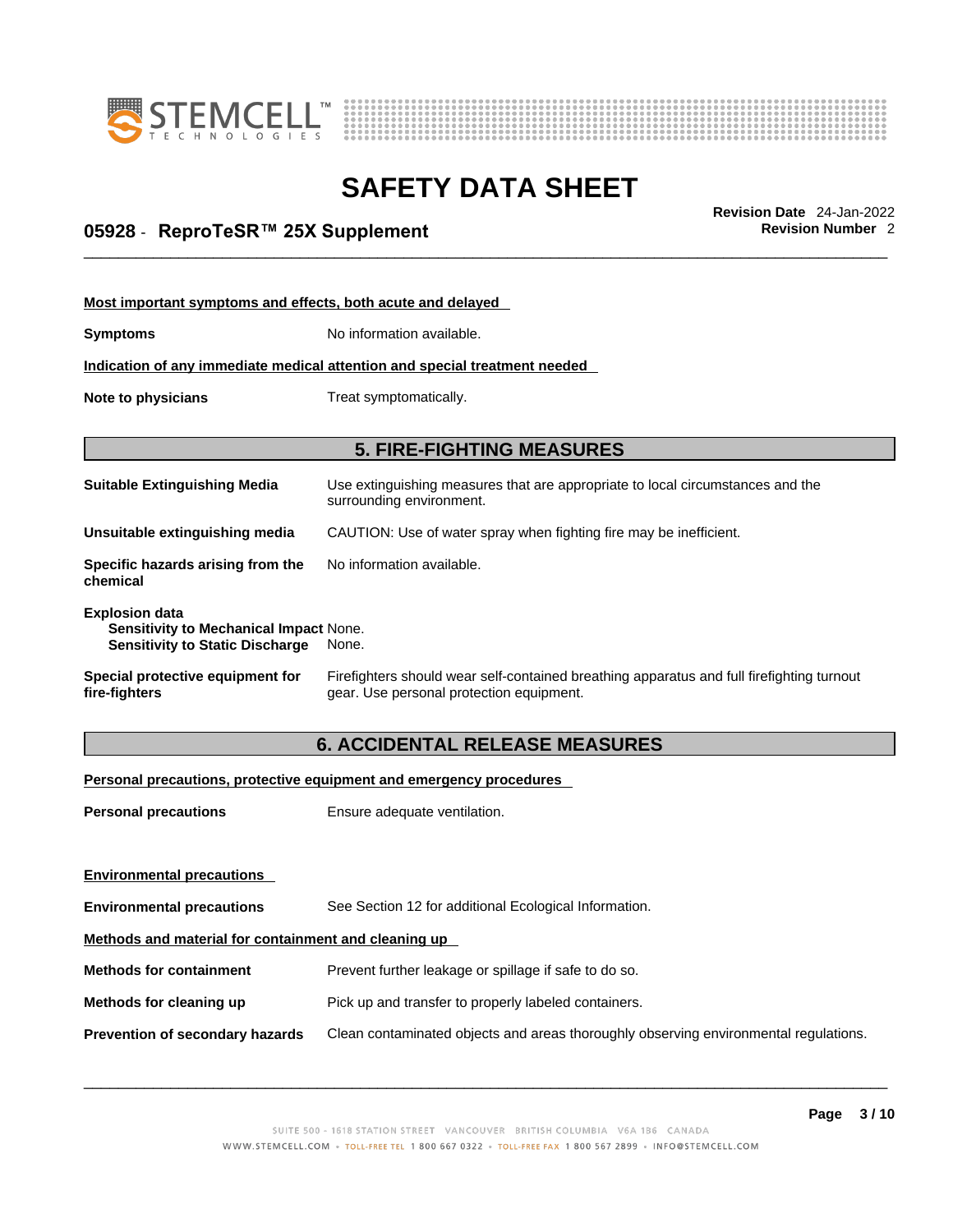



## \_\_\_\_\_\_\_\_\_\_\_\_\_\_\_\_\_\_\_\_\_\_\_\_\_\_\_\_\_\_\_\_\_\_\_\_\_\_\_\_\_\_\_\_\_\_\_\_\_\_\_\_\_\_\_\_\_\_\_\_\_\_\_\_\_\_\_\_\_\_\_\_\_\_\_\_\_\_\_\_\_\_\_\_\_\_\_\_\_\_\_\_\_ **Revision Date** 24-Jan-2022 **05928** - **ReproTeSR™ 25X Supplement Revision Number** 2

|                                                              | 7. HANDLING AND STORAGE                                                                                                                                                                                                                                                                                                                                                                                                            |
|--------------------------------------------------------------|------------------------------------------------------------------------------------------------------------------------------------------------------------------------------------------------------------------------------------------------------------------------------------------------------------------------------------------------------------------------------------------------------------------------------------|
| <b>Precautions for safe handling</b>                         |                                                                                                                                                                                                                                                                                                                                                                                                                                    |
| Advice on safe handling                                      | Handle in accordance with good industrial hygiene and safety practice.                                                                                                                                                                                                                                                                                                                                                             |
| Conditions for safe storage, including any incompatibilities |                                                                                                                                                                                                                                                                                                                                                                                                                                    |
| <b>Storage Conditions</b>                                    | Store in accordance with information listed on the Product Information Sheet (PIS).                                                                                                                                                                                                                                                                                                                                                |
|                                                              | 8. EXPOSURE CONTROLS/PERSONAL PROTECTION                                                                                                                                                                                                                                                                                                                                                                                           |
| <b>Control parameters</b>                                    |                                                                                                                                                                                                                                                                                                                                                                                                                                    |
| <b>Exposure Limits</b>                                       | This product, as supplied, does not contain any hazardous materials with occupational<br>exposure limits established by the region specific regulatory bodies.                                                                                                                                                                                                                                                                     |
| Appropriate engineering controls                             |                                                                                                                                                                                                                                                                                                                                                                                                                                    |
| <b>Engineering controls</b>                                  | Showers<br>Eyewash stations<br>Ventilation systems.                                                                                                                                                                                                                                                                                                                                                                                |
|                                                              | Individual protection measures, such as personal protective equipment                                                                                                                                                                                                                                                                                                                                                              |
| <b>Eye/face protection</b>                                   | No special protective equipment required.                                                                                                                                                                                                                                                                                                                                                                                          |
| Skin and body protection                                     | No special protective equipment required.                                                                                                                                                                                                                                                                                                                                                                                          |
| <b>Respiratory protection</b>                                | No protective equipment is needed under normal use conditions. If exposure limits are<br>exceeded or irritation is experienced, ventilation and evacuation may be required.                                                                                                                                                                                                                                                        |
| Other protection                                             | This product contains material derived from human plasma. Donors have been tested and<br>found negative for HIV-1 and -2, hepatitis B, and hepatitis C prior to donation. However, this<br>product should be considered potentially infectious. Use controls and personal protection<br>appropriate for biohazardous infectious materials, as described in: Canadian Biosafety<br>Standards and Guidelines (CBSG), Second Edition. |
| General hygiene considerations                               | Handle in accordance with good industrial hygiene and safety practice.                                                                                                                                                                                                                                                                                                                                                             |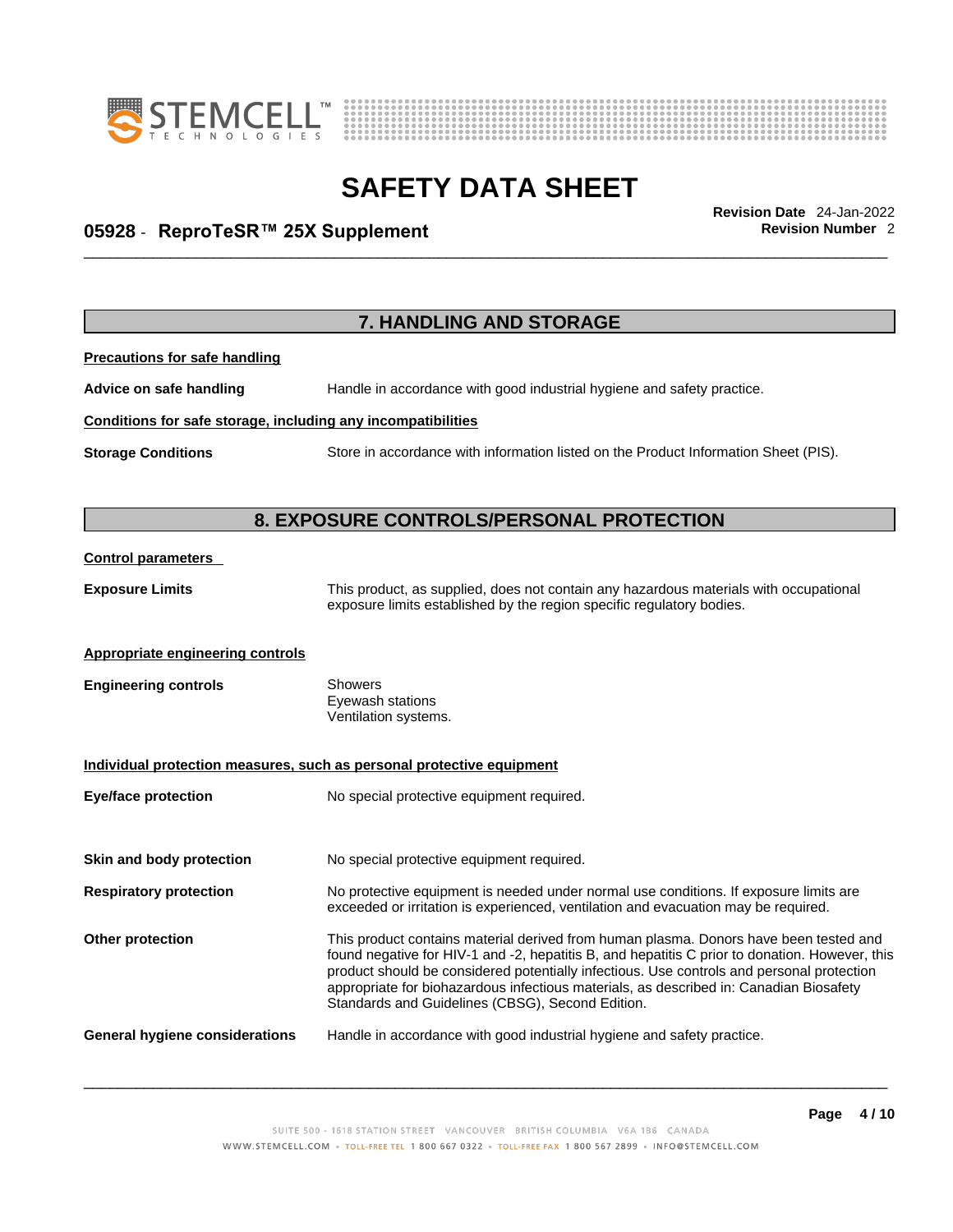



## \_\_\_\_\_\_\_\_\_\_\_\_\_\_\_\_\_\_\_\_\_\_\_\_\_\_\_\_\_\_\_\_\_\_\_\_\_\_\_\_\_\_\_\_\_\_\_\_\_\_\_\_\_\_\_\_\_\_\_\_\_\_\_\_\_\_\_\_\_\_\_\_\_\_\_\_\_\_\_\_\_\_\_\_\_\_\_\_\_\_\_\_\_ **Revision Date** 24-Jan-2022 **05928** - **ReproTeSR™ 25X Supplement Revision Number** 2

## **9. PHYSICAL AND CHEMICAL PROPERTIES**

| Information on basic physical and chemical properties |                          |                  |
|-------------------------------------------------------|--------------------------|------------------|
| <b>Physical state</b>                                 | Liquid                   |                  |
| Appearance                                            | Clear                    |                  |
| Color                                                 | light yellow             |                  |
| Odor                                                  | No data available        |                  |
| <b>Odor threshold</b>                                 | No data available        |                  |
| <b>Property</b>                                       | <b>Values</b>            | Remarks • Method |
| рH                                                    | No data available        | None known       |
| Melting point / freezing point                        | No data available        | None known       |
| Boiling point / boiling range                         | No data available        | None known       |
| <b>Flash point</b>                                    | No data available        | None known       |
| <b>Evaporation rate</b>                               | No data available        | None known       |
| Flammability (solid, gas)                             | No data available        | None known       |
| <b>Flammability Limit in Air</b>                      |                          | None known       |
| <b>Upper flammability limit:</b>                      | No data available        |                  |
| Lower flammability limit:                             | No data available        |                  |
| Vapor pressure                                        | No data available        | None known       |
| Vapor density                                         | No data available        | None known       |
| <b>Relative density</b>                               | No data available        | None known       |
| <b>Water solubility</b>                               | No data available        | None known       |
| Solubility in other solvents                          | No data available        | None known       |
| <b>Partition coefficient</b>                          | No data available        | None known       |
| <b>Autoignition temperature</b>                       | No data available        | None known       |
| <b>Decomposition temperature</b>                      | No data available        | None known       |
| <b>Kinematic viscosity</b>                            | No data available        | None known       |
| <b>Dynamic viscosity</b>                              | No data available        | None known       |
| <b>Explosive properties</b>                           | No data available        |                  |
| <b>Oxidizing properties</b>                           | No information available |                  |
| <b>Other Information</b>                              |                          |                  |
| <b>Softening point</b>                                | No information available |                  |
| <b>Molecular weight</b>                               | No information available |                  |
| <b>Molecular formula</b>                              | No information available |                  |
| VOC Content (%)                                       | No information available |                  |
| <b>Liquid Density</b>                                 | No information available |                  |
| <b>Bulk density</b>                                   | No information available |                  |
| <b>10. STABILITY AND REACTIVITY</b>                   |                          |                  |

**Reactivity No information available. Chemical stability** Stable under recommended transport or storage conditions. **Possibility of hazardous reactions** None under normal processing.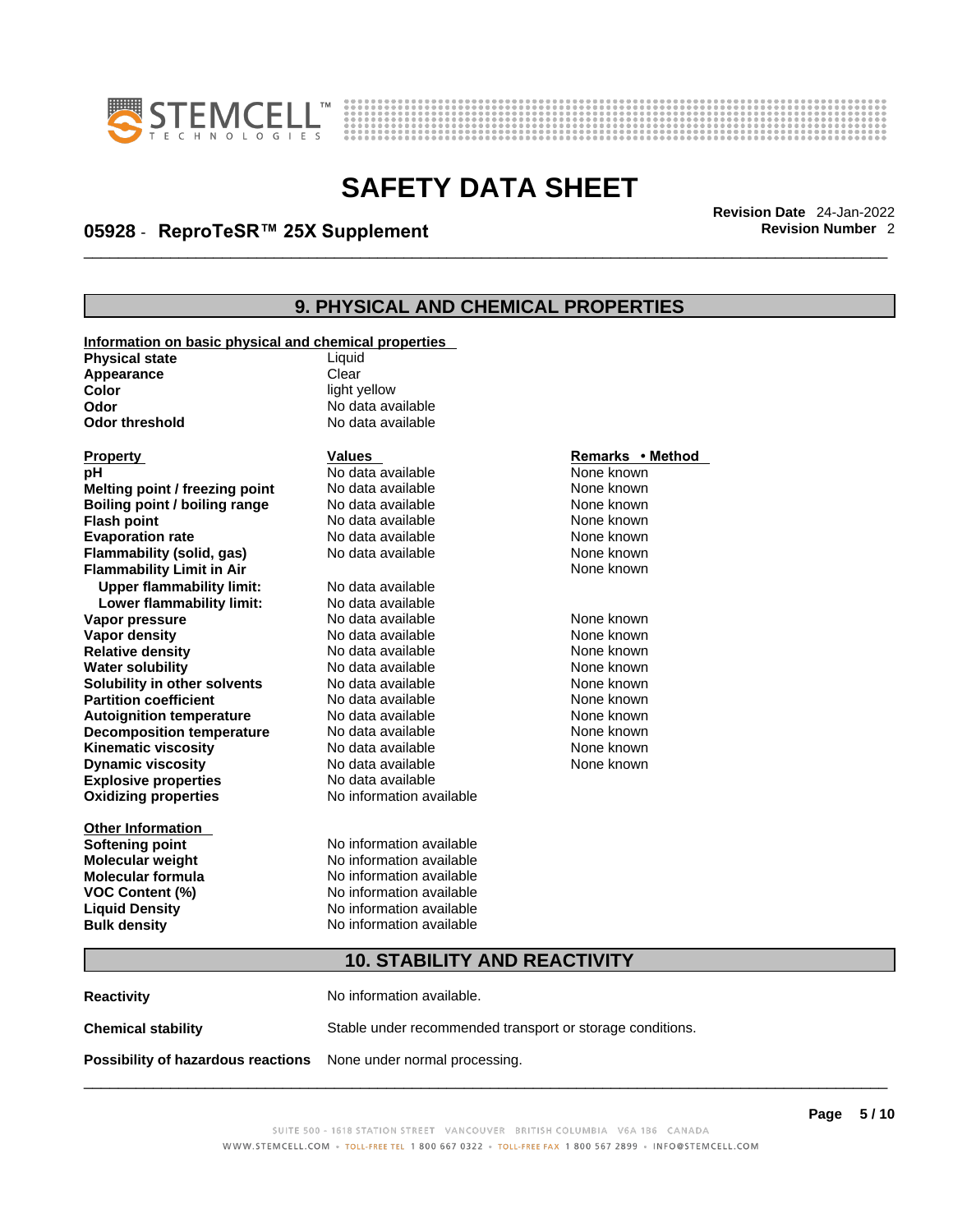



## \_\_\_\_\_\_\_\_\_\_\_\_\_\_\_\_\_\_\_\_\_\_\_\_\_\_\_\_\_\_\_\_\_\_\_\_\_\_\_\_\_\_\_\_\_\_\_\_\_\_\_\_\_\_\_\_\_\_\_\_\_\_\_\_\_\_\_\_\_\_\_\_\_\_\_\_\_\_\_\_\_\_\_\_\_\_\_\_\_\_\_\_\_ **Revision Date** 24-Jan-2022 **05928** - **ReproTeSR™ 25X Supplement Revision Number** 2

| <b>Conditions to avoid</b> | None known based on information supplied. |
|----------------------------|-------------------------------------------|
|----------------------------|-------------------------------------------|

**Incompatible materials** None known based on information supplied.

**Hazardous decomposition products** None known based on information supplied.

### **11. TOXICOLOGICAL INFORMATION**

### **Information on likely routes of exposure**

### **Product Information**

| <b>Inhalation</b>   | Specific test data for the substance or mixture is not available. |
|---------------------|-------------------------------------------------------------------|
| Eye contact         | Specific test data for the substance or mixture is not available. |
| <b>Skin contact</b> | Specific test data for the substance or mixture is not available. |
| Ingestion           | Specific test data for the substance or mixture is not available. |
|                     |                                                                   |

**Symptoms** related to the physical, chemical and toxicological characteristics

**Symptoms** No information available.

### **Numerical measures of toxicity**

### **Acute toxicity**

**Unknown acute toxicity** 7.50213 % of the mixture consists of ingredient(s) of unknown toxicity

7.50213 % of the mixture consists of ingredient(s) of unknown acute oral toxicity

7.50213 % of the mixture consists of ingredient(s) of unknown acute dermal toxicity

7.50213 % of the mixture consists of ingredient(s) of unknown acute inhalation toxicity (gas)

7.50213 % of the mixture consists of ingredient(s) of unknown acute inhalation toxicity (vapor)

7.50213 % of the mixture consists of ingredient(s) of unknown acute inhalation toxicity (dust/mist) Product Information

#### **Delayed and immediate effects as well as chronic effects from short and long-term exposure**

| <b>Skin corrosion/irritation</b> | No information available. |
|----------------------------------|---------------------------|
| <b>Product Information</b>       |                           |
| ___<br>_____                     | .<br>.                    |

### **Serious eye damage/eye irritation** No information available.

Product Information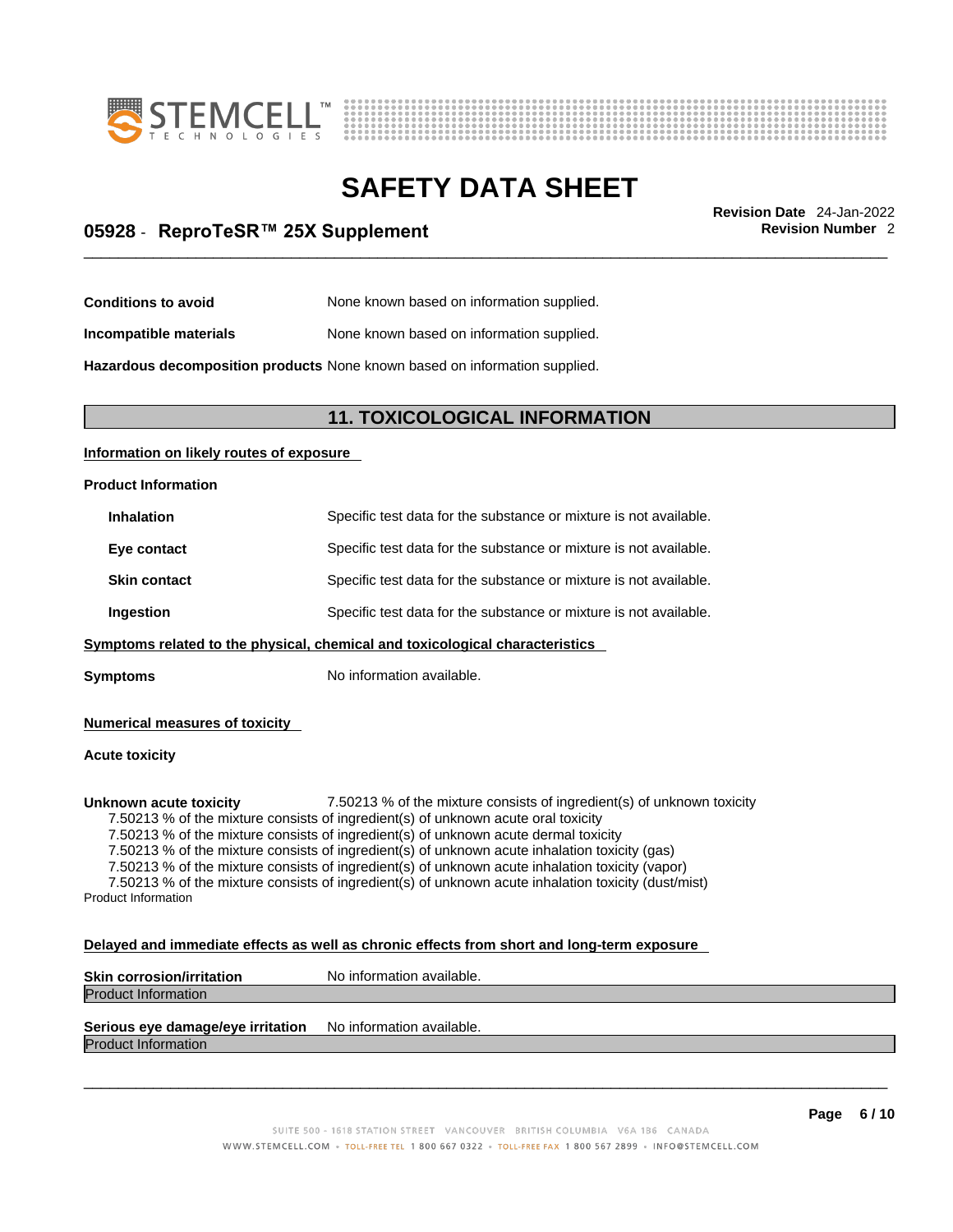



## \_\_\_\_\_\_\_\_\_\_\_\_\_\_\_\_\_\_\_\_\_\_\_\_\_\_\_\_\_\_\_\_\_\_\_\_\_\_\_\_\_\_\_\_\_\_\_\_\_\_\_\_\_\_\_\_\_\_\_\_\_\_\_\_\_\_\_\_\_\_\_\_\_\_\_\_\_\_\_\_\_\_\_\_\_\_\_\_\_\_\_\_\_ **Revision Date** 24-Jan-2022 **05928** - **ReproTeSR™ 25X Supplement Revision Number** 2

| Respiratory or skin sensitization                    | No information available.  |
|------------------------------------------------------|----------------------------|
| <b>Product Information</b>                           |                            |
| Germ cell mutagenicity<br><b>Product Information</b> | No information available.  |
| Carcinogenicity                                      | No information available.  |
| <b>Reproductive toxicity</b>                         | No information available.  |
|                                                      | <b>Product Information</b> |
| <b>STOT - single exposure</b>                        | No information available.  |
|                                                      | <b>Product Information</b> |
| <b>STOT - repeated exposure</b>                      | No information available.  |
|                                                      | <b>Product Information</b> |
| <b>Aspiration hazard</b>                             | No information available.  |

## **12. ECOLOGICAL INFORMATION**

| <b>Ecotoxicity</b>                   |                                    |
|--------------------------------------|------------------------------------|
|                                      | <b>Product Information</b>         |
| <b>Persistence and degradability</b> | No information available.          |
| <b>Bioaccumulation</b>               | There is no data for this product. |
| Other adverse effects                | No information available.          |

### **13. DISPOSAL CONSIDERATIONS**

| Waste treatment methods                |                                                                                                                    |
|----------------------------------------|--------------------------------------------------------------------------------------------------------------------|
| Waste from residues/unused<br>products | Dispose of in accordance with local regulations. Dispose of waste in accordance with<br>environmental legislation. |
| Contaminated packaging                 | Do not reuse empty containers.                                                                                     |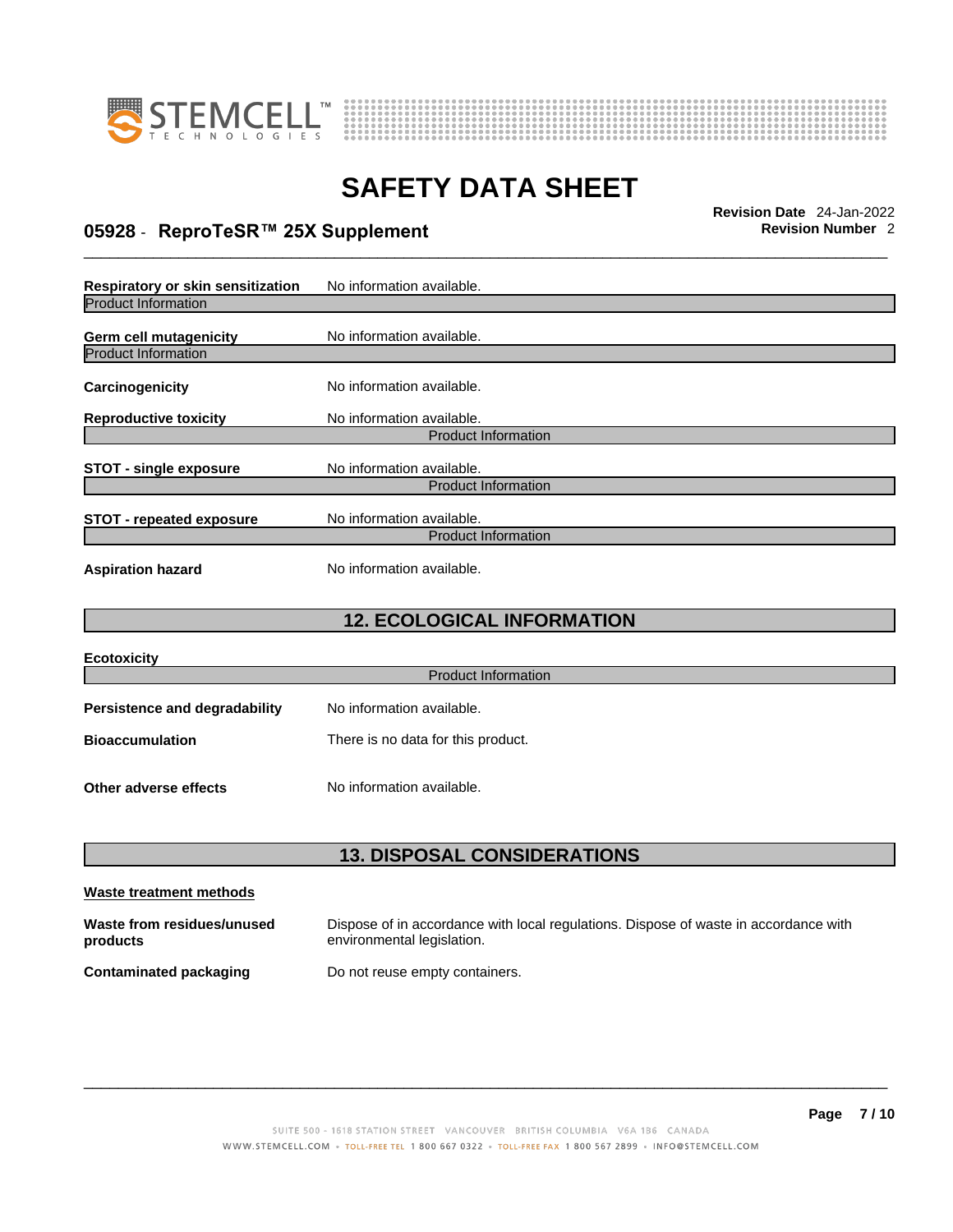



## \_\_\_\_\_\_\_\_\_\_\_\_\_\_\_\_\_\_\_\_\_\_\_\_\_\_\_\_\_\_\_\_\_\_\_\_\_\_\_\_\_\_\_\_\_\_\_\_\_\_\_\_\_\_\_\_\_\_\_\_\_\_\_\_\_\_\_\_\_\_\_\_\_\_\_\_\_\_\_\_\_\_\_\_\_\_\_\_\_\_\_\_\_ **Revision Date** 24-Jan-2022 **05928** - **ReproTeSR™ 25X Supplement Revision Number** 2

### **14. TRANSPORT INFORMATION**

| DOT         | Not regulated |
|-------------|---------------|
| <b>TDG</b>  | Not regulated |
| <b>MEX</b>  | Not regulated |
| ICAO (air)  | Not regulated |
| <b>IATA</b> | Not regulated |
| <b>IMDG</b> | Not regulated |
| <b>RID</b>  | Not regulated |
| <b>ADR</b>  | Not regulated |
| ADN         | Not regulated |

### **15. REGULATORY INFORMATION**

| Does not comply |  |
|-----------------|--|
| Does not comply |  |
| Does not comply |  |
| Does not comply |  |
| Does not comply |  |
| Does not comply |  |
| Does not comply |  |
| Does not comply |  |
|                 |  |

 **Legend:** 

 **TSCA** - United States Toxic Substances Control Act Section 8(b) Inventory

 **DSL/NDSL** - Canadian Domestic Substances List/Non-Domestic Substances List

 **EINECS/ELINCS** - European Inventory of Existing Chemical Substances/European List of Notified Chemical Substances

 **ENCS** - Japan Existing and New Chemical Substances

 **IECSC** - China Inventory of Existing Chemical Substances

 **KECL** - Korean Existing and Evaluated Chemical Substances

 **PICCS** - Philippines Inventory of Chemicals and Chemical Substances

 **AICS** - Australian Inventory of Chemical Substances

#### **US Federal Regulations**

### **SARA 313**

Section 313 of Title III of the Superfund Amendments and Reauthorization Act of 1986 (SARA). This product does not contain any chemicals which are subject to the reporting requirements of the Act and Title 40 of the Code of Federal Regulations, Part 372.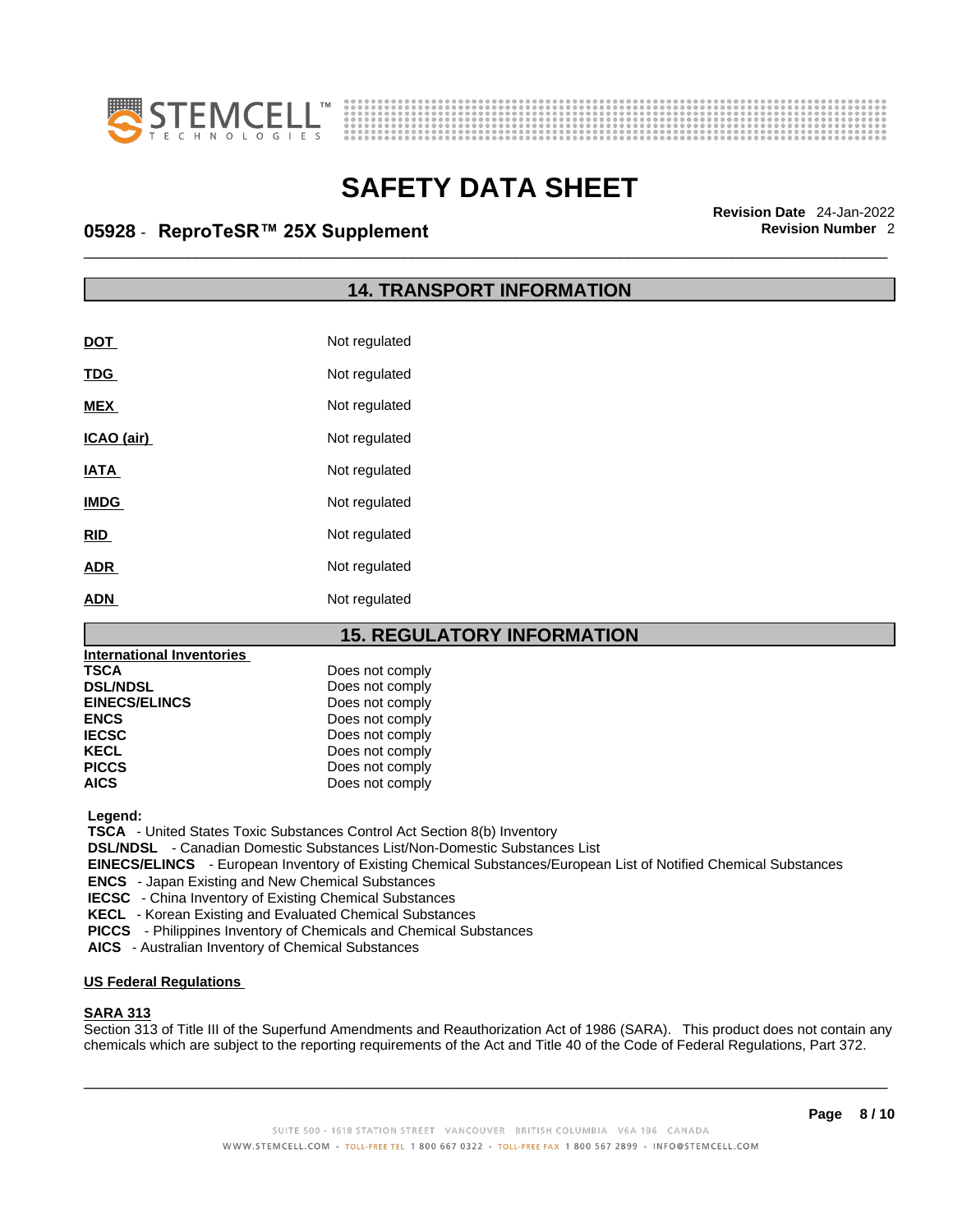



## \_\_\_\_\_\_\_\_\_\_\_\_\_\_\_\_\_\_\_\_\_\_\_\_\_\_\_\_\_\_\_\_\_\_\_\_\_\_\_\_\_\_\_\_\_\_\_\_\_\_\_\_\_\_\_\_\_\_\_\_\_\_\_\_\_\_\_\_\_\_\_\_\_\_\_\_\_\_\_\_\_\_\_\_\_\_\_\_\_\_\_\_\_ **Revision Date** 24-Jan-2022 **05928** - **ReproTeSR™ 25X Supplement Revision Number** 2

#### **SARA 311/312 Hazard Categories Acute health hazard** No **Chronic Health Hazard No. 1996 12:33 No. 1996 12:34 No. 1996 12:34 No. 1996 12:34 No. 1996 12:34 No. 1999 12:34 No. 1999 12:34 No. 1999 12:34 No. 1999 12:34 No. 1999 12:34 No. 1999 12:34 No. 1999 12:34 No. 1999 12:34 No Fire hazard** No<br>**Sudden release of pressure hazard No** No **Sudden release of pressure hazard Reactive Hazard** No

### **CWA (Clean WaterAct)**

This product does not contain any substances regulated as pollutants pursuant to the Clean Water Act (40 CFR 122.21 and 40 CFR 122.42).

#### **CERCLA**

This material, as supplied, does not contain any substances regulated as hazardous substances under the Comprehensive Environmental Response Compensation and Liability Act (CERCLA) (40 CFR 302) or the Superfund Amendments and Reauthorization Act (SARA) (40 CFR 355). There may be specific reporting requirements at the local, regional, or state level pertaining to releases of this material.

### **US State Regulations**

### **California Proposition 65**

This product does not contain any Proposition 65 chemicals.

### **U.S. State Right-to-Know Regulations**

#### **US State Regulations**

| Chemical name    | <b>New</b><br>. Jersev | Massachusetts | Pennsylvania |
|------------------|------------------------|---------------|--------------|
| Water            |                        |               |              |
| フフへへ<br>732-18-5 |                        |               |              |

#### **U.S. EPA Label Information**

**EPA Pesticide Registration Number** Not applicable

### **16. OTHER INFORMATION, INCLUDING DATE OF PREPARATION OF THE LAST REVISION**

| Prepared By,                              | Quality Control. STEMCELL Technologies Canada Inc. |
|-------------------------------------------|----------------------------------------------------|
| <b>Revision Date</b>                      | 24-Jan-2022                                        |
| <b>Revision Note</b><br><b>Disclaimer</b> | No information available.                          |